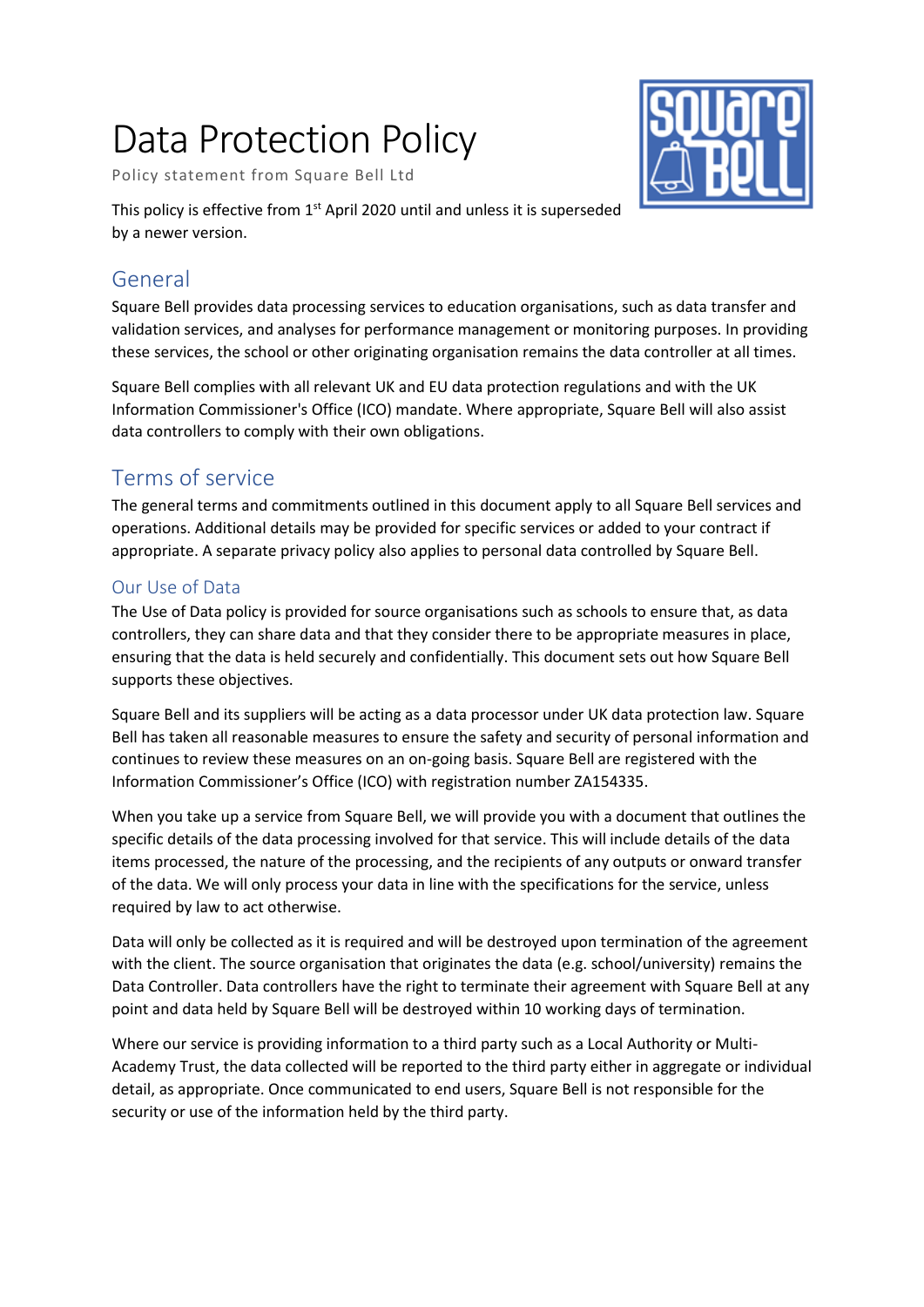#### Data Security

This information gives details of the management of data security in relation to the use of Square Bell. You may wish to use this in conjunction with your fair use policy.

Information may be extracted automatically from a school or other organisation's Management Information System (MIS) using a secure method by one of our data partners, with whom you will have a separate data sharing agreement. The data is then securely transferred to Square Bell using industry standard encryption. A unique identifier configured by Square Bell ensures that the information is linked to the correct customer account.

If we need to arrange a non-automated transfer of data from you to Square Bell, we will provide suitably secure mechanisms for the transfer. For example, via upload or data entry direct to our websites, or by using a secure email solution.

The information from your organisation is held inside the Square Bell systems. Our systems all require a unique user's security credentials (such as username and password) for access. We use security measures such as full disk encryption and field-level encryption of personal data where appropriate.

Data on portable systems such as laptops and memory sticks will always be stored encrypted to reduce risk. Data transferred electronically will use transport layer security (e.g. SSL) where available, and file- or message-level encryption as appropriate. We will never transfer or transport personal data via insecure methods.

#### Transfer of data outside the UK

Square Bell will not transfer personal data to any country, territory, or organisation that does not provide adequate protection for individuals' rights and freedoms for their personal data. As of February 2020, we continue to follow adequacy guidelines relevant to the GDPR for the transition period of the UK's exit from the European Union.

Your data may be transferred outside the UK to countries in the European Economic Area or where the European Commission has made a finding of adequacy, for example to organisations in the USA certified under the EU-US Privacy Shield. These arrangements will be reviewed for the end of the Brexit transition period.

#### Third party subprocessing

We use the third-party organisations listed below to provide content-neutral administrative and infrastructure functions with which we deliver our services. These providers are all committed to ensuring data is adequately protected under UK law and only retain or process data in provision of the functions below to Square Bell, except where they also have a separate agreement with you as the data controller.

| <b>Provider</b>            | <b>Functions provided to Square Bell</b>                                                                 |
|----------------------------|----------------------------------------------------------------------------------------------------------|
| Groupcall                  | Data extraction and transfer from school MIS                                                             |
| <b>Assembly Education</b>  | Data extraction and transfer from school MIS<br>(now a Groupcall company)                                |
| <b>Krystal Hosting Ltd</b> | Virtual Private Server for web hosting and email                                                         |
| <b>Amazon Web Services</b> | Secure data storage, provision of secure computing environments,<br>user authentication, and web hosting |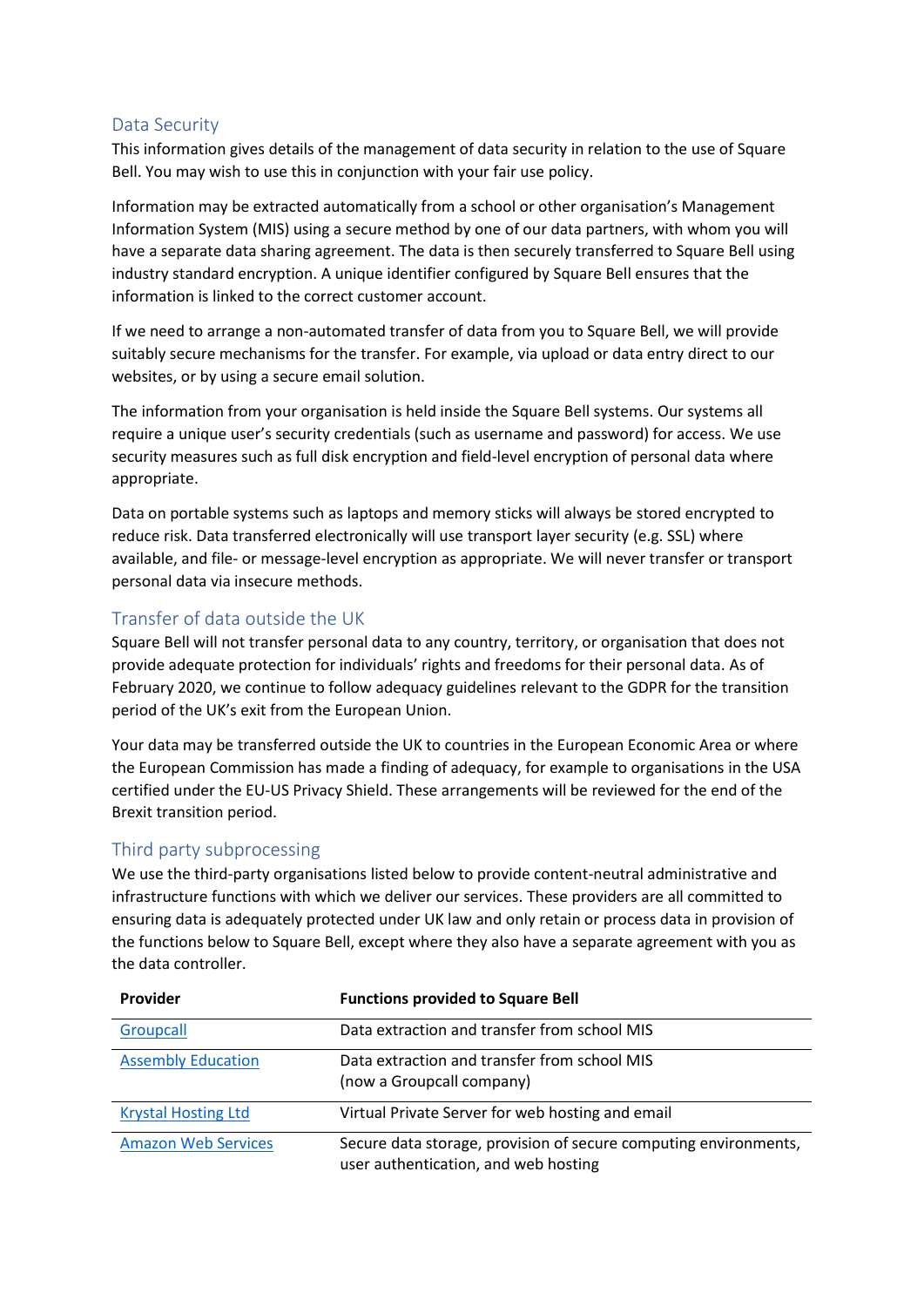| <b>Microsoft (Azure and Online</b><br>Services) | Secure data storage, provision of secure computing environments,<br>user authentication, and web hosting |
|-------------------------------------------------|----------------------------------------------------------------------------------------------------------|
| <b>Dropbox</b>                                  | Secure data storage and transfer, and collaboration tools                                                |
| Digital Ocean                                   | Cloud computing provision and secure online data storage                                                 |
| <b>Egress Switch</b>                            | Secure email encryption                                                                                  |
| <b>London Grid for Learning</b>                 | Secure file exchange (initiated by school staff)                                                         |

#### Support

The Support team at Square Bell are able to resolve or advise you on any technical issues that you encounter while using our products, and also provide first line support for data partner integration. Occasionally it can be necessary for our support technicians to view the issue with you, in order to diagnose it fully and offer a solution. In circumstances where support technicians need to view the issue, they may use remote access tools to view your computer with you, in which case you should remain at your computer and supervise the entire session.

All of our remote sessions allow you to retain control and allow you to terminate the session at any time. If your issue escalates and an additional support technician is required, then they may also be invited to join the remote session. In some cases where a second line escalation is required for our data partner software this may involve also allowing a data partner support technician to join the remote session.

If your issue is a platform issue or requires changes to your account configuration, then Square Bell staff may perform such configuration on your behalf from our secure management platform without requirement for remote access. You are reminded that you should avoid sending personal information, such as student/contact records, to us directly via email. You certainly should only send such information when supported by strong encryption, if there is an explicit requirement to do so. Square Bell staff will advise the most secure method for transfer if there is such an explicit requirement.

#### Data Life Cycle

Your data's point of origin remains your organisation's own system (e.g. school MIS). For services where data is collected via automated means, changes made in the MIS are transmitted to Square Bell through one of our data partners on a regular synchronisation schedule.

A copy of your data is held and maintained by Square Bell while this agreement is in place and while the data is needed for ongoing processing, analysis, and production of reports. Information will be provided on an agreed schedule to you, or to your Local Authority, Multi-Academy Trust or other partner, as appropriate. Our service-specific documentation will specify all the recipients of data who may make ongoing use of your information. We will not share your data with any organisations other than those identified unless we are compelled to do so by law.

Once Square Bell's contracted work ends or after you terminate your agreement with us, the data collected from you will be deleted from Square Bell's systems. If we have provided information to a third party as part of the service, such as your Local Authority or Multi-Academy Trust, they may still retain copies of any data or reports provided to them.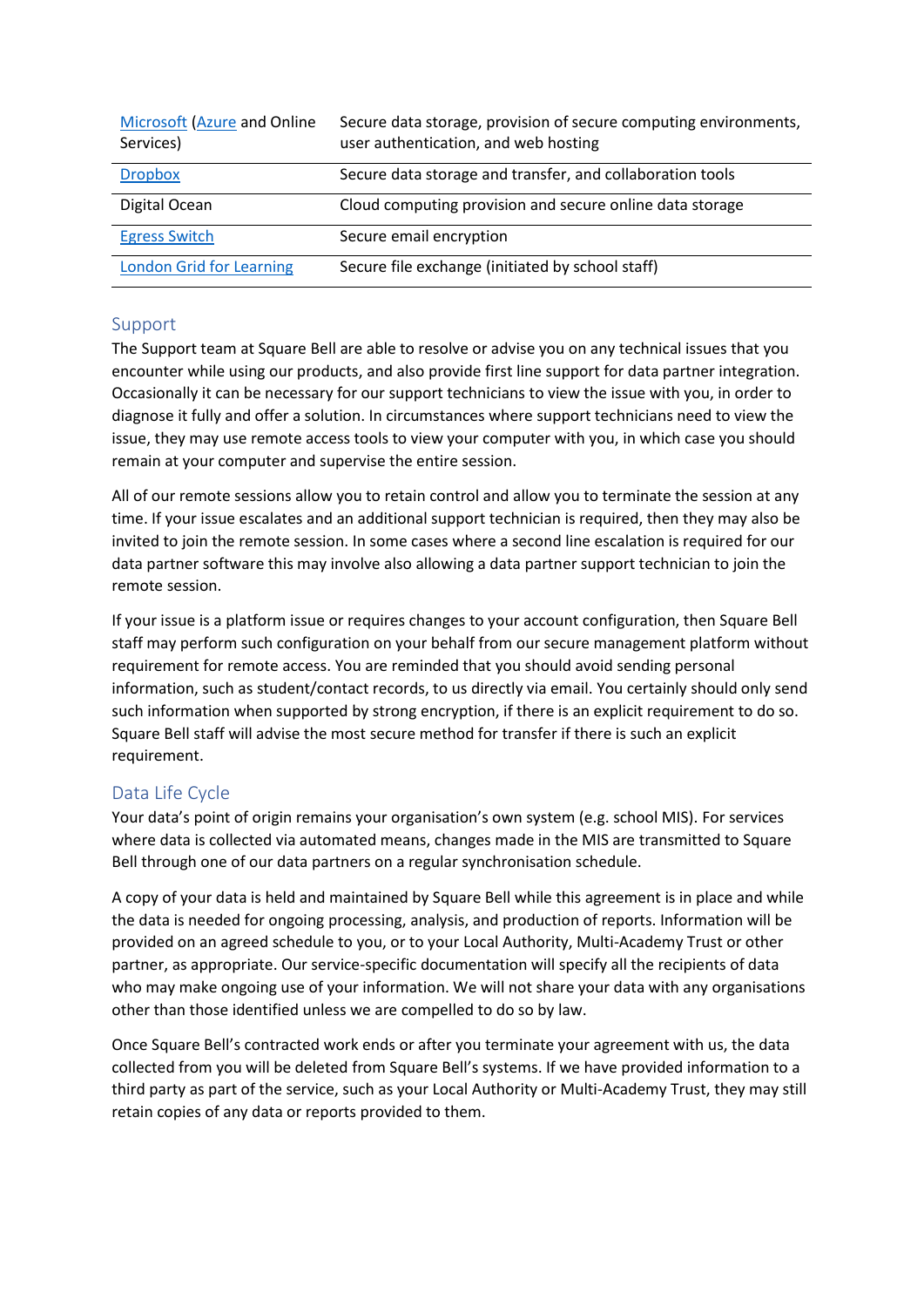#### Data Controllers' responsibilities

As the originating organisation, you remain the data controller for any data you have provided to Square Bell and retain responsibility for the rights of your data subjects. This includes informing the data subjects of the way their data will be processed.

Square Bell will assist you in enabling data subjects to exercise their rights over data held by Square Bell, but we do not provide systems to validate, approve, or action requests direct from data subjects unless explicitly agreed with you in a separate contract.

Square Bell will also assist the data controller in meeting data protection obligations in relation to the security of processing, the notification of personal data breaches and data protection impact assessments.

## About this policy

#### Who to contact if you have queries about this policy

If you have any questions about the details of Square Bell's services or systems please contact Chris Mullarkey a[t chris.mullarkey@squarebell.com](mailto:chris.mullarkey@squarebell.com) or call on 0115 7141234.

If you have a query or concern relating to our data protection practices, please email [dataprotection@squarebell.com](mailto:dataprotection@squarebell.com)

#### Updates to this policy

We may update this policy from time to time and we will send advance notification to your main account contact if this is the case. All our policies will be regularly reviewed in preparation for, and following enactment of, new UK data protection regulations and other relevant changes.